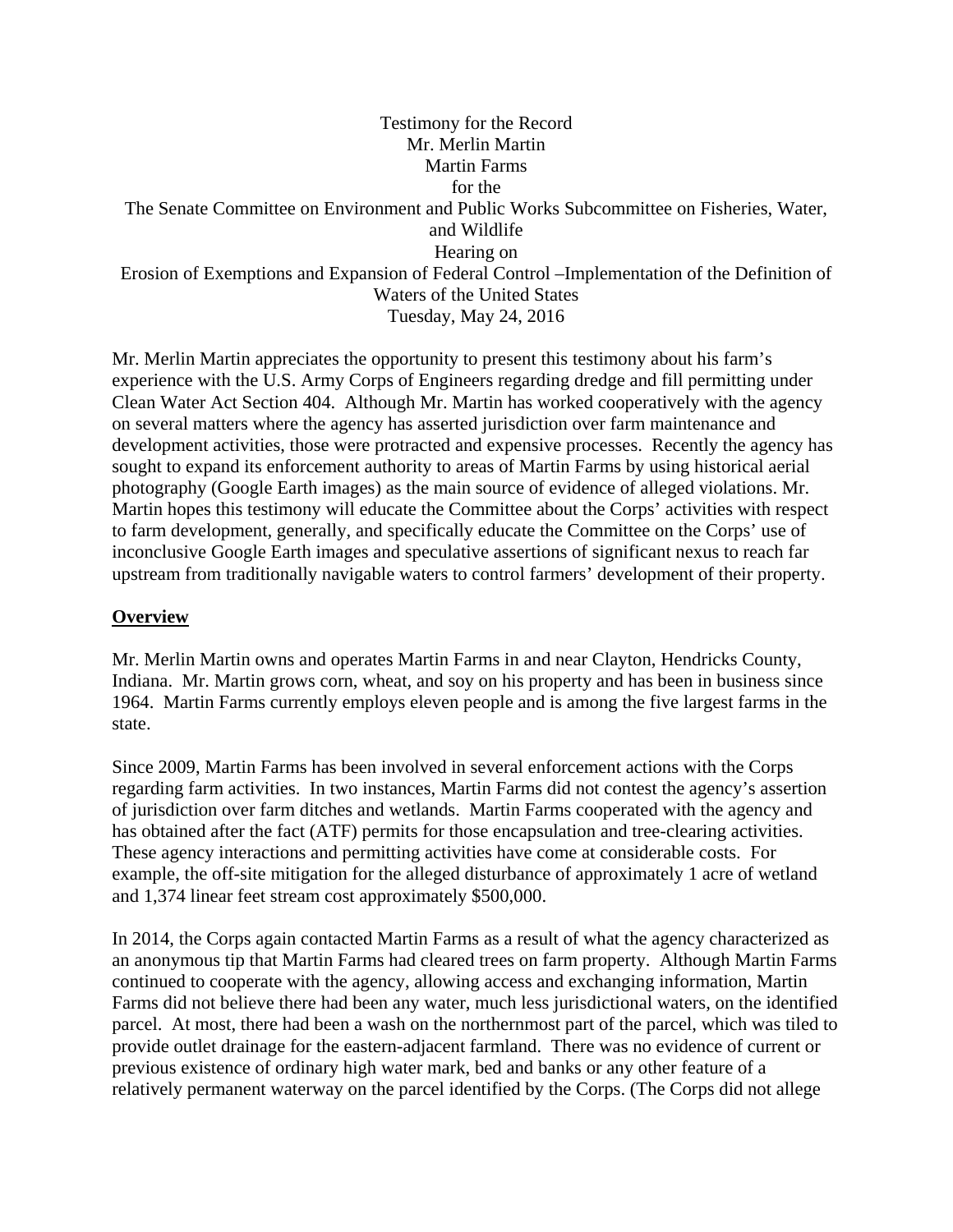existence of any wetlands on the property.) The nearest relatively permanent waterway, a ditch called Mud Creek, was 1.5 river miles away from the site, and the nearest traditionally navigable water was over 100 river miles away.

Nevertheless, the Corps asserted that Martin Farms had encapsulated and graded approximately 2,660 linear feet of jurisdictional tributaries when it cleared trees and developed this parcel for farming. Although Martin Farms asked for more proof of jurisdiction, the Corps took the position that it was Martin Farms' responsibility to prove there had *not* been jurisdictional waters, not the agency's burden to prove conclusively that there *had* been.

Upon request, the Corps provided its approved jurisdictional determination (JD) to Martin Farms. The JD was based on a soil survey and several historic aerial photos (Google Earth) of the area before the trees were cleared. These documents are provided as Attachment 1. The JD's significant nexus analysis of how the alleged relatively permanent waterways impacted a traditionally navigable water was purely speculative. The JD is provided in Attachment 2.

In response, Martin Farms provided the affidavit of the contractor who had performed the work on the identified parcel. The contractor attested that tiling work on the northern part of the property was primarily done in 2007, more than 7 years before the 2015 allegation, and only a small amount of tiling work was done in 2013 when the trees were cleared in the northern portion of the parcel. The tree-clearing work was done on the southern end of the parcel in 2014. The contractor attested that in 2007 he tiled along an erosional feature (wash) in the northern part of the property, using an excavator among the trees, and in 2013 he cleared trees in the northern area of the parcel and finished tiling approximately 230 feet. The tree-clearing work was done in the southern area of the parcel in 2014; no tiles were installed. The contractor attested that he did not encounter any water on the parcel during the times he worked, and that there was no stream-like feature of any kind on the southern area of the parcel. The affidavit is provided in Attachment 3.

The Corps responded that the affidavit was incompatible with the existing evidence (i.e. the Google Earth photographs and soil survey). The agency did not explain why the affidavit did not refute existence of a stream in the southern part of the property. Regarding the northern part of the property, the Corps concluded that the description in the affidavit of an erosional feature (wash), in addition to the Google Earth images, actually supported the agency's assertion that an ephemeral stream had existed there. This is in apparent contradiction to Corps guidance that states that "swales, erosional features (e.g. gullies) and small washes characterized by low volume, infrequent and short duration flow" are not typically jurisdictional<sup>1</sup>. The Corps response to the affidavit is provided in Attachment 4.

The letter from the district engineer rejecting the affidavit also indicated that the district engineer was giving Martin Farms an opportunity to appeal the JD without having to go through the ATF permitting application process. *See* Attachment 4. Martin Farms filed a request for appeal of the JD, but the division engineer's office would not accept the jurisdictional determination appeal without the ATF application. Martin Farms supplied this application in May 2016.

 $\overline{a}$ <sup>1</sup> May 30, 2007 U.S. Army Corps of Engineers Jurisdictional Determination Form Instructional Guidebook at 16.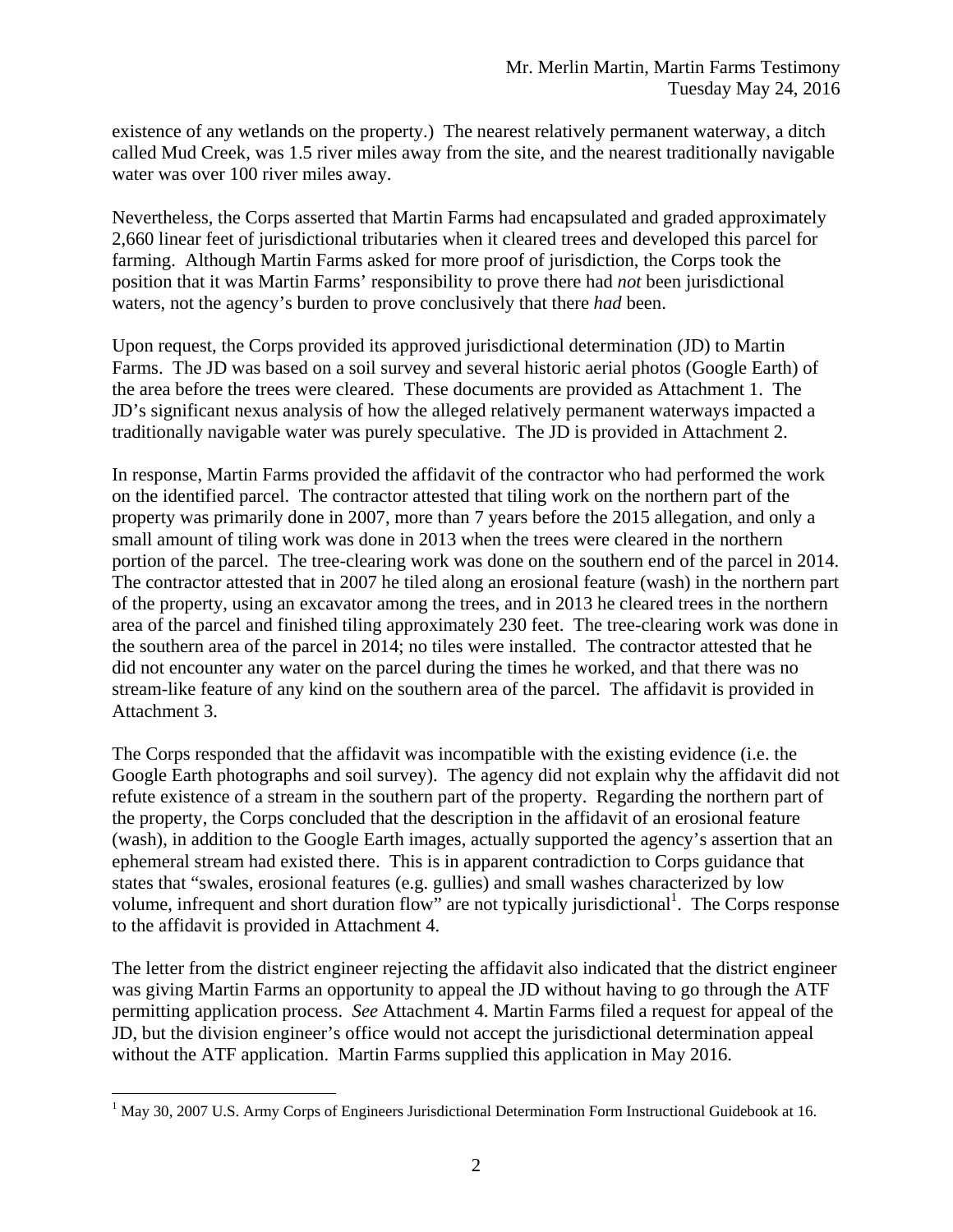Martin Farms is in a Catch-22. It has been required to apply for a permit for farm development work it doesn't believe requires permitting, on land where the enforcing agency has provided no conclusive proof of jurisdiction. The agency has continued to press enforcement despite an affidavit regarding the state of the land at the time the work was done and only inconclusive Google Earth images to support the agency's position. This regulatory authority has been asserted under the existing definition of "waters of the United States". Martin Farms brings this to the Committee's attention in order to provide an example of what it believes is Corps overreach into non-jurisdictional farm activities.

A more detailed timeline of the interactions between Martin Farms and the Corps follows. Mr. Martin would be happy to provide further information or answer questions as requested.

## **Detailed Timeline of Interactions between Martin Farms and the Corps of Engineers**

**2009-2012**: Mr. Martin's first encounter with the U.S. Army Corps of Engineers came in November 2009, when a neighbor reported activity on Mr. Martin's property. The reported activity consisted of approximately 500 linear feet of pipe added to an agricultural drainage ditch. The Corps performed a site visit and asked Mr. Martin to disclose all other encapsulation activity he had done on his farm in the past five years, which he did. Mr. Martin had encapsulated several portions of existing agricultural ditches. The encapsulation was necessary to provide field access, help alleviate flooding issues, and help prevent the continued loss of farmable land due to water erosion. After Mr. Martin made this disclosure, the agency alleged that much of the encapsulation activity Mr. Martin disclosed was performed on jurisdictional waters of the United States without required permitting. Mr. Martin cooperated with the Corps and the Indiana Department of Environmental Management (IDEM) to obtain an after-the-fact (ATF) permit for encapsulating a total of 1,410 linear feet of what were deemed by the Corps to be jurisdictional tributaries. Mr. Martin submitted the application for this ATF permit in February 2011.

As part of the permit application, Mr. Martin originally offered to install a native grass buffer on a total of 5,250 linear feet of stream on his property as mitigation for real or perceived impacts. This was a 3.7:1 ratio of mitigation to the alleged impact. The Corps did not accept this plan; instead, they required a forested buffer of at least 50 feet on each side of the stream in order for this proposal to be considered mitigation. This forested buffer would have been inconsistent with farm operations. A compromise proposal regarding the size of the forested buffer could not be reached, despite Martin Farms' efforts to propose a reasonable compromise that would allow the mitigation to take place on Martin Farms property. Ultimately, the Corps approved a mitigation plan where Martin Farms contracted with a local wetland development company to create 0.61 acre of forested wetlands. Approximate costs of mitigation were \$50,000, not including permitting and regulatory assistance.

**2012-2014**: The enforcement process that began in 2009 was drawing to a close in 2012 when an anonymous report to the agency was made, this time regarding tree-clearing activity on another area of Martin Farms. Martin Farms employees were instructed to cease and desist the tree-clearing activity, which they did. The Corps alleged that Martin Farms had mechanically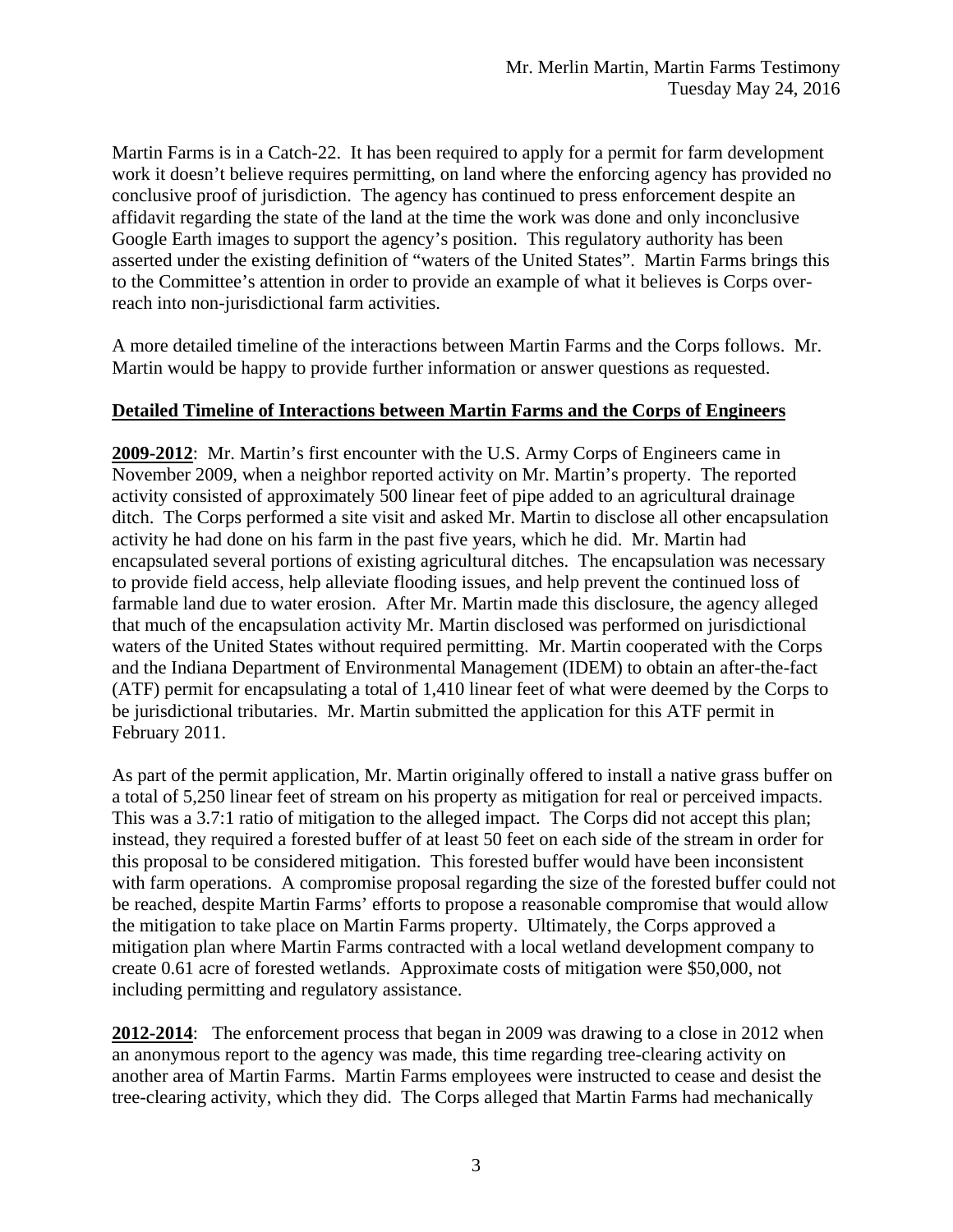cleared and graded 0.939 acres of jurisdictional forested wetland and 1,374 linear feet of jurisdictional tributary. The Corps indicated they would not issue the pending permit for the encapsulation activity until the new alleged violation was resolved. Mr. Martin again worked with the agency to obtain an ATF permit for this work. When some issues regarding the scope of the jurisdictional determination of the area could not be worked out between the Corps and Martin Farms consultants, the matter was referred to EPA for enforcement. EPA issued a lengthy information request, which Mr. Martin answered in detail and at significant cost of preparation. A site visit with EPA, the Corps and IDEM personnel was conducted in June 2013. Ultimately, EPA determined not to pursue formal enforcement outside the ATF permitting process, but IDEM levied a fine. Mr. Martin entered an agreed order with IDEM, paid his fine, and completed the ATF permit application in May 2015.

As mitigation for this alleged impact, Martin Farms has contracted with the same local wetland development company to mitigate 1,789 linear feet of channel and to construct 3.76 acres of new forested wetland. The cost of this mitigation is approximately \$500,000.

**2014-Present:** In October 2014, the Corps contacted Mr. Martin about another anonymous tip that he had cleared trees on his property. This allegation is still ongoing with the agency. In short, the Corps is basing its assertion of jurisdiction on inconclusive historic aerial (Google Earth) photography and speculation about how the alleged waters, if they existed, may have influenced the transport of farm chemicals to the nearest traditionally navigable water, which is alleged to be over 100 river miles away.

1. October 2014 - The Site Visit: A site visit with personnel from the Corps, IDEM and American Structurepoint (Martin Farms' wetland consultant) was held in October 2014. The parties had trouble finding the area of allegation, as there was no sign of any disturbance of waters. They ultimately found the parcel, which had been cleared of trees.

2. March 2015 – The Cease and Desist Letter: In March 2015, the Corps issued a cease and-desist letter alleging Mr. Martin had encapsulated and graded approximately 2,669 linear feet of jurisdictional tributaries, without appropriate permitting. The Corps provided a 2014 Google Earth image of the property showing that clearing had taken place in the northern section of the property (the image was taken before the southern portion of the property was cleared). The Corps also provided a topographic map with the alleged tributaries drawn on. The topographic map did show some blue line tributaries in the area, but these were at least a mile from the alleged tributaries and were not connected to them.

3. April – September 2015 – Communications about Proof: Martin Farms provided responsive information to the cease-and-desist letter detailing that: (1) there was no jurisdictional waterway on the property; (2) the tiling (encapsulation) work was only done on the northern part of the property, and the majority of the tiling work was done in 2007, before the tree clearing and cultivation of the parcel and more than six years prior to the allegation. Therefore, this prior work was not subject to enforcement per the administrative procedures act statute of limitations; (3) at most, 230 feet of tiling work was done in 2013; and (4) the southern portion of the property did not contain any water, either, and no bed, banks or ordinary high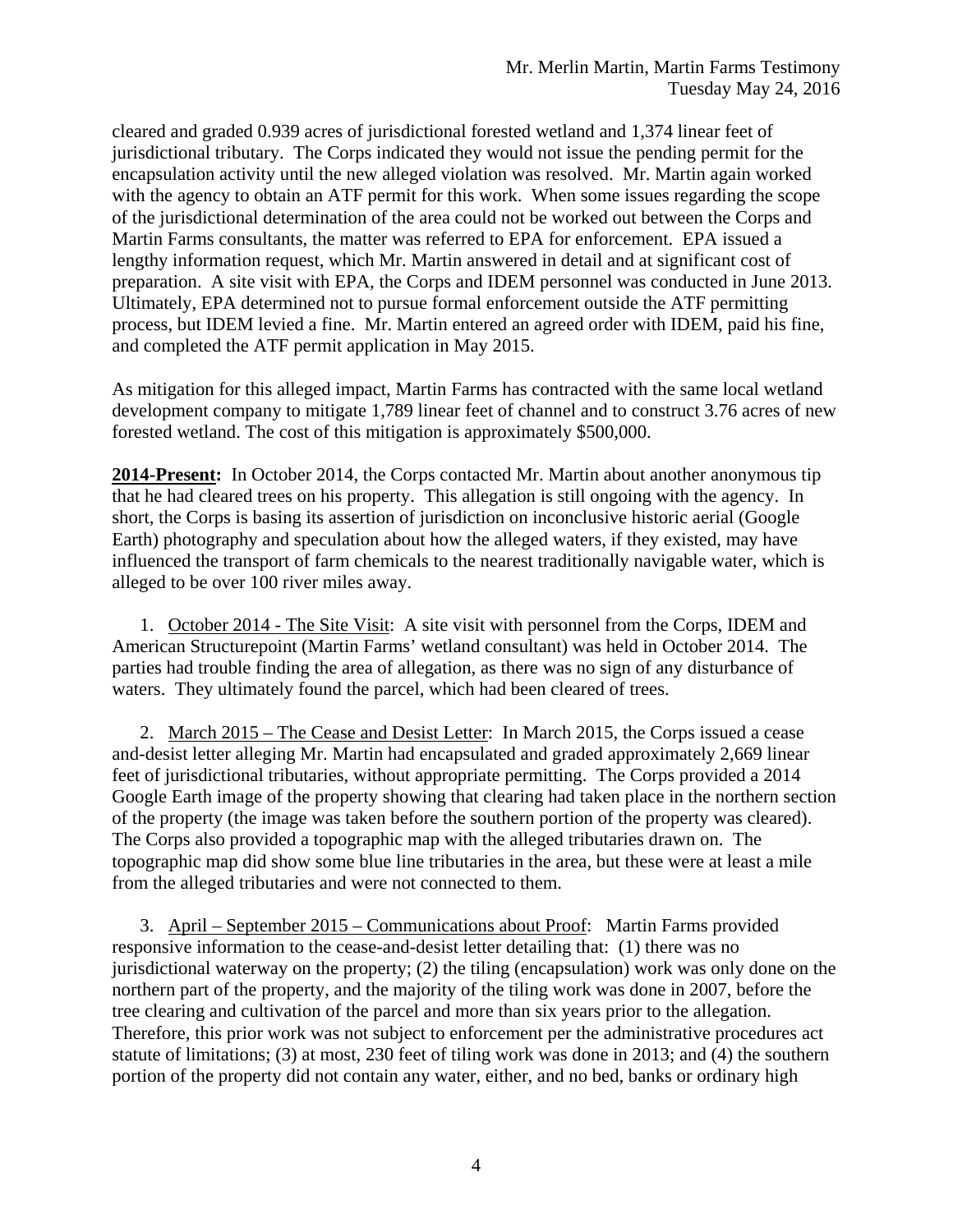water mark (OHWM) features, and this area was not tiled before the trees were cleared and has not been tiled at all.

Martin Farms requested the Corps provide additional information regarding the basis for its jurisdictional determination. At that point, the only proof the Corps had produced of any jurisdictional features was the topo and a 2014 Google Earth aerial photograph of the parcel showing the northern portion having been cleared and pictures from the October 2014 site visit showing adjacent property.

The Corps responded that it believed the alleged tributaries had existed and were jurisdictional, and Martin Farms' information did not substantiate that jurisdictional tributaries had been absent. The Corps stated that without further information from Martin Farms substantiating that there were no jurisdictional tributaries, the agency would require ATF permitting or restoration of the property to its former state. Martin Farms responded by asserting that it was the Corps' burden to prove jurisdiction, and requesting to see the agency's jurisdictional determination.

4. September 2015 – the Jurisdictional Determination: The Corps responded with a jurisdictional determination (JD) that there had been relatively permanent waters (RPW) that flowed directly or indirectly into traditionally navigable waters (TNW) and there were also non-RPWs that flowed directly or indirectly into TNWs. The JD noted that the alleged "project waters" were 118.5 river miles from a TNW and 1.5 river miles from an RPW – Mud Creek, a blue line perennial RPW. The Corps must determine that there is a significant nexus between non-RPWs and a TNW when alleging Clean Water Act jurisdiction. The JD's significant nexus discussion was purely speculative, stating that the alleged intermittent tributaries would have had the capacity to carry pollutants from the adjacent crop fields 1.5 miles to the nearest relatively permanent waterway, and along the remaining 117 miles to impact the nearest traditionally navigable water. The significant nexus determination also speculated that before the area was cleared, its riparian zone would have filtered agricultural pollutants from entering the alleged tributaries which would have prevented these pollutants from entering the downstream waterway. The JD is provided as Attachment 2.

The Corps included several other historic aerial photographs with their JD, including a March 30, 2005 Google Earth image that the agency asserted demonstrated bed and banks features on the property. These images were the basis of the Corps' claim that there had been jurisdictional waterways prior to Martin Farms' work. These documents are provided as Attachment 1.

5. September 2015 - the Affidavit: In response to the Corps' information, Martin Farms provided an affidavit from Mr. Reuben Scott, the contractor hired to perform the work. *See*  Attachment 3. This affidavit attests that at most there was an ephemeral erosional feature (a wash) *without* an ordinary high water mark where the JD alleges an intermittent tributary existed in the northern part of the property. The affidavit attests that there was no drainage feature at all in the southern area of the property, where the ephemeral tributaries were alleged to have existed. Furthermore, Mr. Scott attests that selective logging was done in the area in the early 2000's, and that log skidder tracks from the previous logging work were in evidence during the time he performed the agricultural improvements. Given this information, the aerial photographs of the areas allegedly containing the ephemeral tributaries are particularly suspect. Not only are